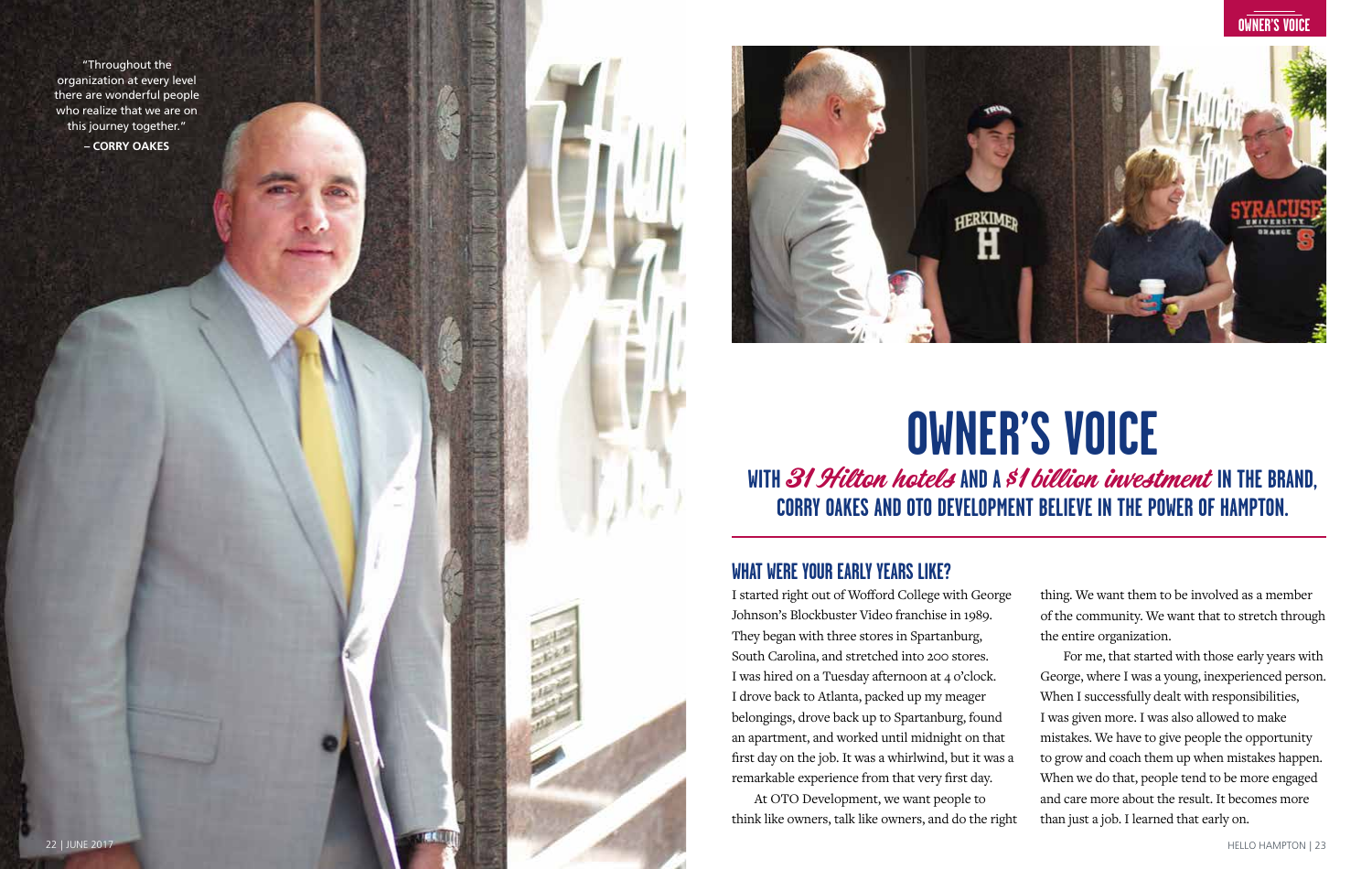



## **A** Hamptonality to me is creating an environment where people have fun, where things are professional without being stuffy, and where the environment works for a wide spectrum of the population.  $\lambda$ **– CORRY OAKES**

His strength: finding hard-working, smart, collaborative people. Team Members at the Hampton Washington, D.C./White House

#### **HOW DO YOU HIRE?**

Next to putting the hotel in the right spot, hiring is the most important decision we make. Will this person fit in our culture? Are they a team player? Do they have a bias towards action, or will they sit back and wait on someone to tell them what to do?

We grow people internally by giving them more and more responsibility. We've had tremendous career movement within our company. About 25% of people in our company who supervise someone else have been promoted from within.

### **WHAT DOES HAMPTONALITY MEAN TO YOU?**

Hamptonality to me is creating an environment where people have fun, where things are professional without being stuffy, and where the environment works for a wide spectrum of the population.

We have to have a beautiful building, but it's about the team. Are you trying to find a reason to tell the customer yes? Are you trying to make a connection? That can be as small as a smile. It can be seeing a parent struggling with luggage and seeing a child crying and walking around the counter and offering the child a sucker or coloring book.

#### **TELL ME ABOUT YOUR LEADERSHIP AND MANAGEMENT APPROACH.**

In any business we think about, we start with: **A.** Pick the right business. **B.** Surround yourself with the right people. I would suggest that is our strength: finding hard-working, smart, collaborative people who are not too hung up on who gets the credit; people who will buy into dreams to make it happen. **C.** Have the right capital partner. We're lucky that our largest investor is the Johnson family. They've been through a whole lot of businesses and business cycles and provide real stability from a financial standpoint. We don't have to make buy-and-sell decisions based on a fund life that is expiring.

We just had a conversation with a group of new sales team members from across the country as part of an orientation. We bring directors of sales and GMs into our corporate offices to meet everybody and learn about the resources we have to support them. We have to include one another and rely on one another because we are more skilled together than we are individually.